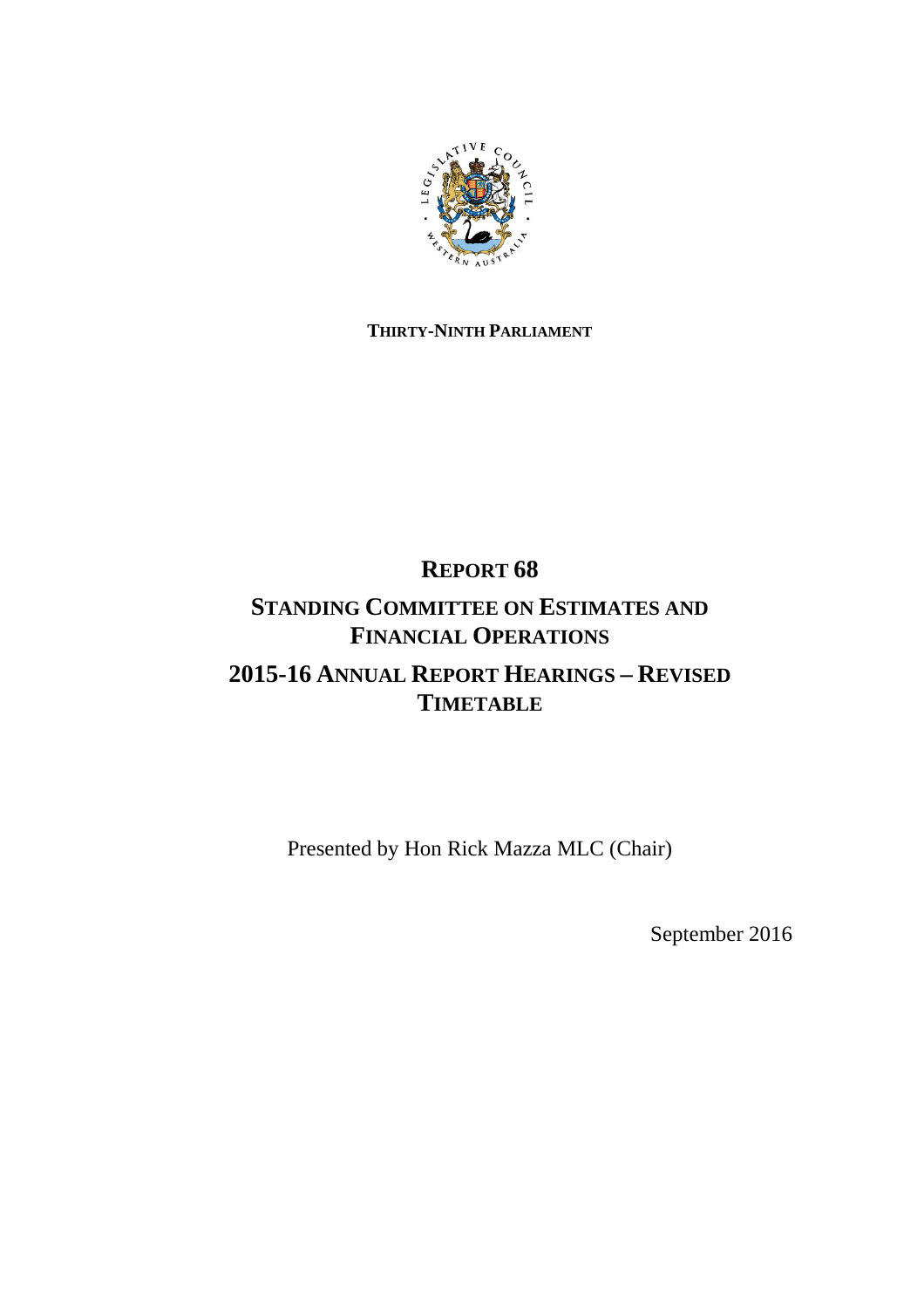### **STANDING COMMITTEE ON ESTIMATES AND FINANCIAL OPERATIONS**

#### **Date first appointed:**

30 June 2005

#### **Terms of Reference:**

The following is an extract from Schedule 1 of the Legislative Council Standing Orders:

#### '**3. Standing Committee on Estimates and Financial Operations**

- 3.1 An *Estimates and Financial Operations Committee* is established.
- 3.2 The Committee consists of 5 Members, 3 of whom shall be non-government Members.
- 3.3 The functions of the Committee are to
	- (a) consider and report on
		- (i) the estimates of expenditure laid before the Council each year;
		- (ii) any matter relating to the financial administration of the State; and
		- (iii) any bill or other matter relating to the foregoing functions referred by the Council;

and

(b) consult regularly with the Auditor General.'

#### **Members as at the time of this inquiry:**

| Hon Rick Mazza MLC (Chair) | Hon Peter Katsambanis MLC (Deputy Chair) |
|----------------------------|------------------------------------------|
| Hon Helen Morton MLC       | Hon Alanna Clohesy MLC                   |
| Hon Sally Talbot MLC       |                                          |

#### **Staff as at the time of this inquiry:**

| Alex Hickman (Advisory Officer (Legal)) | Anne Turner (Advisory Officer (Legal)) |
|-----------------------------------------|----------------------------------------|
| Mark Warner (Committee Clerk)           | Tracey Sharpe (Committee Clerk)        |

#### **Address:**

Parliament House, Perth WA 6000, Telephone (08) 9222 7222 lcco@parliament.wa.gov.au Website: http://www.parliament.wa.gov.au

**ISBN 978-1-925149-87-6**